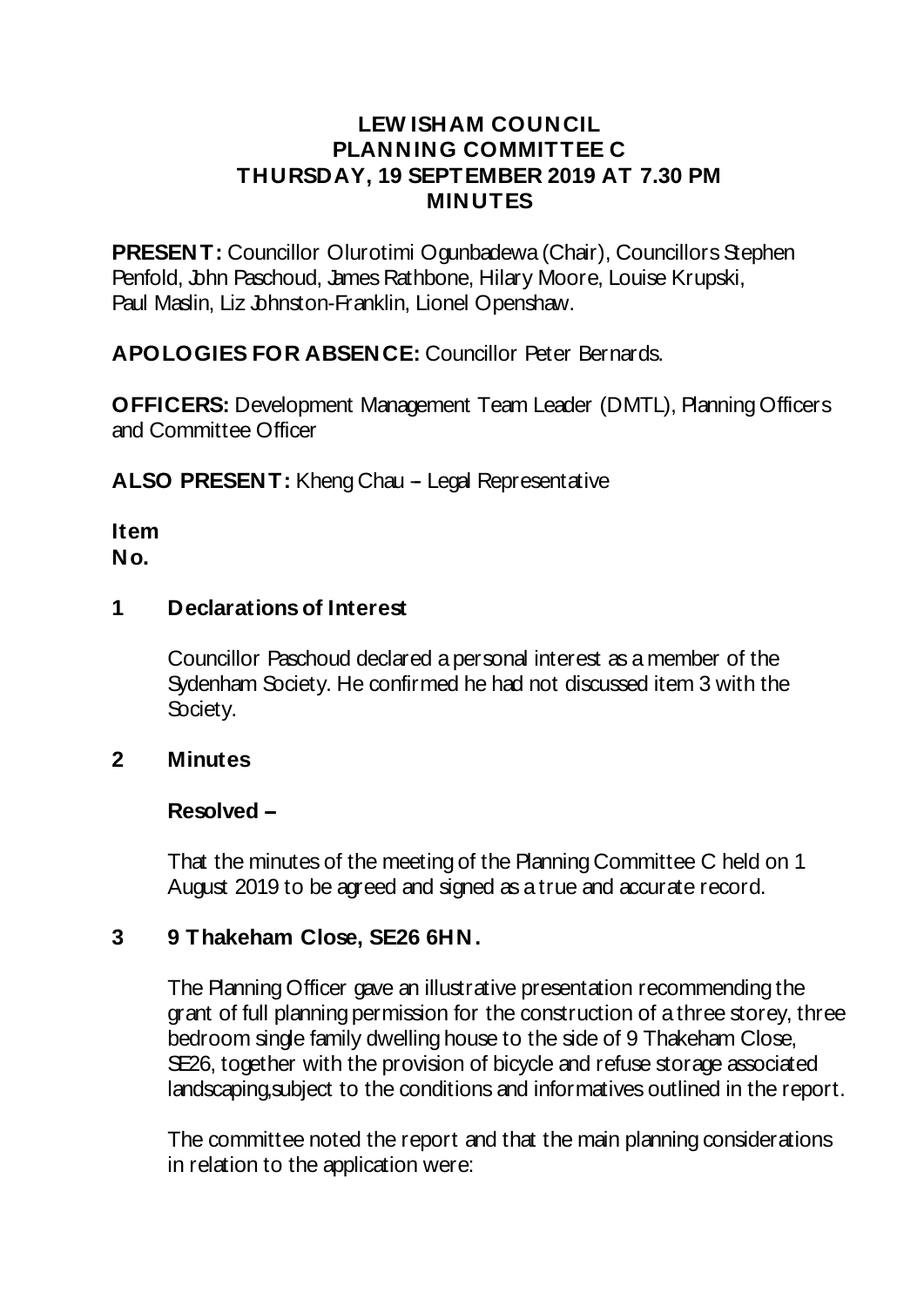- Principle of Development
- Housing and Standard of Accommodation
- Design
- Transport
- Impact on Adjoining Properties
- Sustainable Development

In response to a member enquiry, the Officer confirmed that a condition would be added for the provision of a refuse store for No. 9 Thakeham Close. He also advised that a condition existed for a ground investigation to be carried out in relation to subsidence concerns. The Officer advised the Committee that a condition would be put in place to ensure that appropriate materials would be used during the construction of the site that would not result in an incongruous appearance.

In response to questions raised regarding the impact of sunlight and daylight to the property, the DMTL stated that the main impact would be the blocking up of the existing side elevation windows to No.9 (ground) and No.8 (first & second floor). The DMTL advised the Committee that the side elevation windows that would be affected were all secondary windows to the rooms they served, therefore the affected rooms would all still receive adequate and policy compliant levels of outlook and natural light.

The applicant, Mr David Lawton addressed the committee stating that the proposed dwelling would integrate with the surroundings, while retaining an appropriate level of subservience necessary to distinguish the proposal from the rest of the terrace. The loss of openness was balanced against the high quality design and standard of accommodation proposed. The applicant acknowledged the objections made on the grounds of parking and confirmed that the developer had demonstrated through parking surveys that there was parking capacity. The applicant advised there would be cycle storage provision. Following enquiries relating to subsidence, the applicant stated building controls would monitor this. The applicant also advised their architect had conducted a desktop daylight modelling survey which showed there would be no adverse effects to neighbouring properties.

A resident, Mr Dominic Canty also addressed the Committee, advising that he was representing the residents of Thakeham Close. Residents were opposed to the proposal because of the following concerns: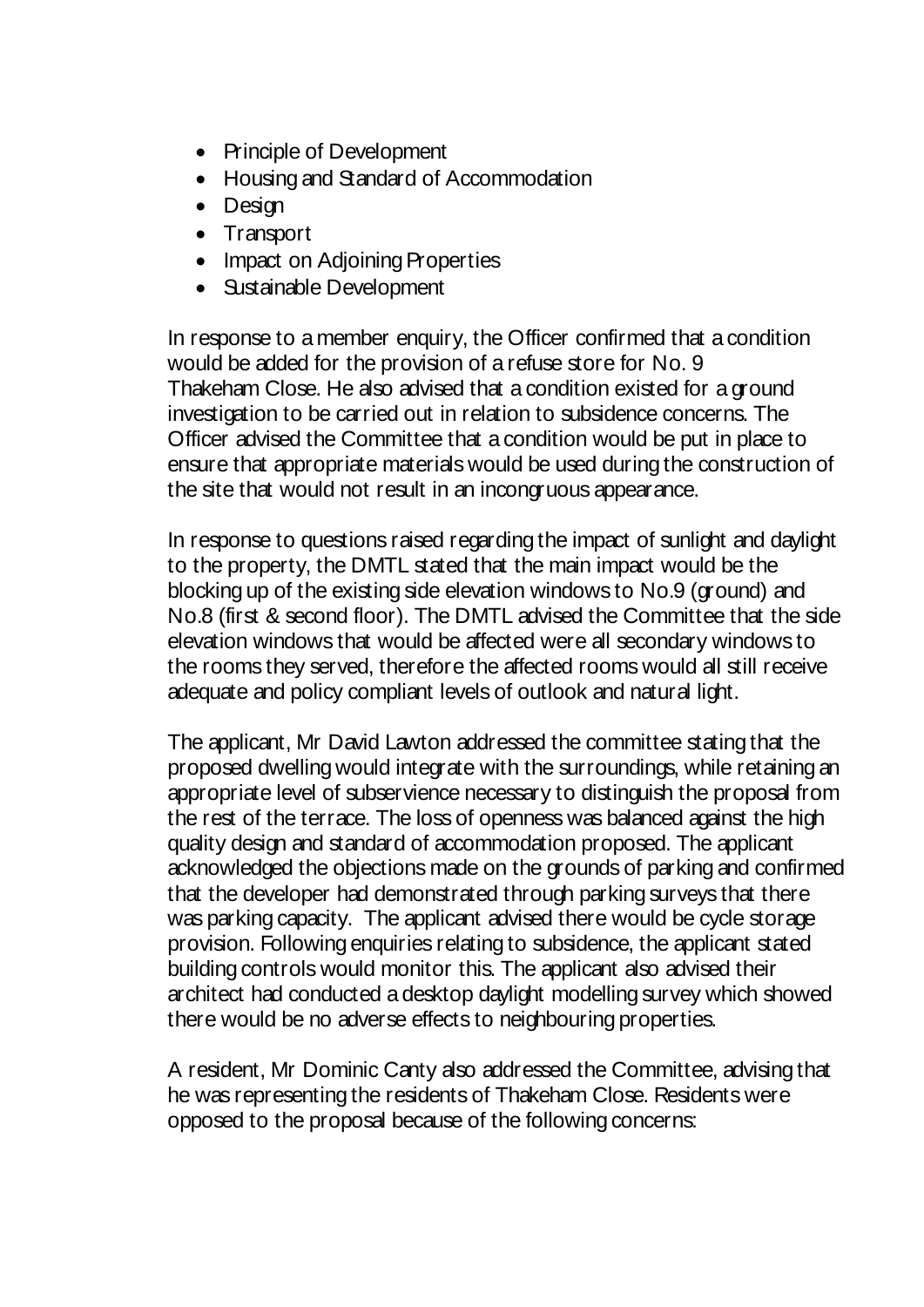- Interruption to the uniform appearance and symmetry of design. Glazing of a different design to existing.
- Pressure on parking already exists due to school. Congestion particularly acute at weekends.
- Appearance of application site is out of keeping with existing buildings.
- Subsidence.

The resident requested legal assurance that compensation would be provided if neighbouring properties suffered subsidence in the future due to this development.

The Committee considered the submissions made at the meeting, and

#### **Resolved --**

That full planning permission be GRANTED for the construction of a three storey, three bedroom single family dwelling house to the side of 9 Thakeham Close, SE26, together with the provision of bicycle and refuse storage associated landscaping works.

Subject to Conditions and Informatives outlined in the report, and additional condition requiring the erection of bin storage for adjoining occupiers.

#### **4 11 Havelock W alk, SE23 3HG.**

The DMTL gave an illustrative presentation recommending the grant of full planning permission for the demolition of existing building, construction of 3 storey building containing 4 commercial studio spaces (Use Class B1) on the ground floor and 4 residential units (Use Class C3) above, a roof terrace at top floor level and associated bin and cycle storage at 11 Havelock Walk, SE23.

The committee noted the report and that the main planning considerations in relation to the application were:

- Principle of Development
- Housing
- Mix use employment
- Urban Design
- Impact on Adjoining Properties
- Transport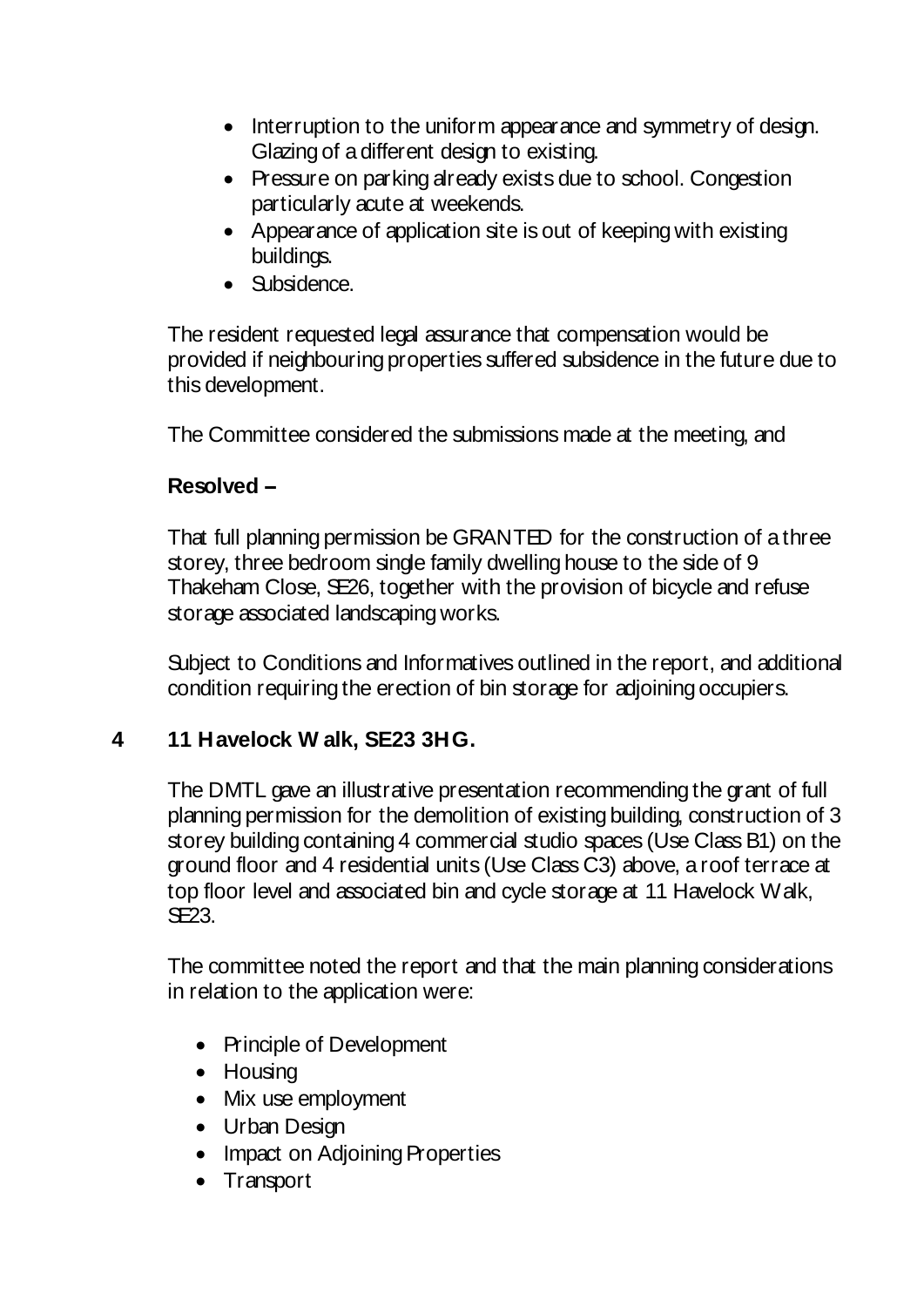• Sustainable Development

Following members' enquiries, the Officer provided clarification regarding the Controlled Parking Zone, confirming the development would be a car free zone. The Officer also advised that there was no policy requirement to provide live/work units in the Local Plan or the London Plan in this location. There was evidence that a number of live/work units had recently been converted into purely residential dwellings. The current proposal was not for live/work units, officers were satisfied that the negligible loss of employment space to facilitate access would be acceptable in principle.The commercial part of the development would be on the ground floor and be divided into four areas, with four separate residential units above. The residential element of the proposal would provide four, 1 bedroom 2 person units.

The Officer clarified that the roof terrace would be used by 4 separate residences, noting the use of roof areas for additional amenity or garden space was encouraged. Private open space is highly valued and should be provided in all new housing developments. Where site constraints make it impossible to provide open space for all dwellings, a proportion of dwellings may instead be provided with additional internal living space equivalent to the area of the private open space requirement.

The agent, Ms Patricia Hickey and the applicant, Ms Vanessa Vanier also addressed the Committee, describing the building process, and the extensive application consultation undertaken with the council. The agent concluded that the applicant had taken all required steps to address objections raised to the site application.

A resident, Mr Simon Dickens addressed the Committee advising he represented the views of the immediate neighbours to the application site. The resident presented objections relating to: amenity, overlooking and privacy, sunlight and daylight, scale and mass, the roof terrace, increase in car parking requirements and materials used. The resident also queried whether enough time had been available between the receipt and review of objections by the Committee. The DMTL advised that feedback to the objections was provided in the Addendum to the report.

The Committee considered the submissions made at the meeting, and

## **Resolved --**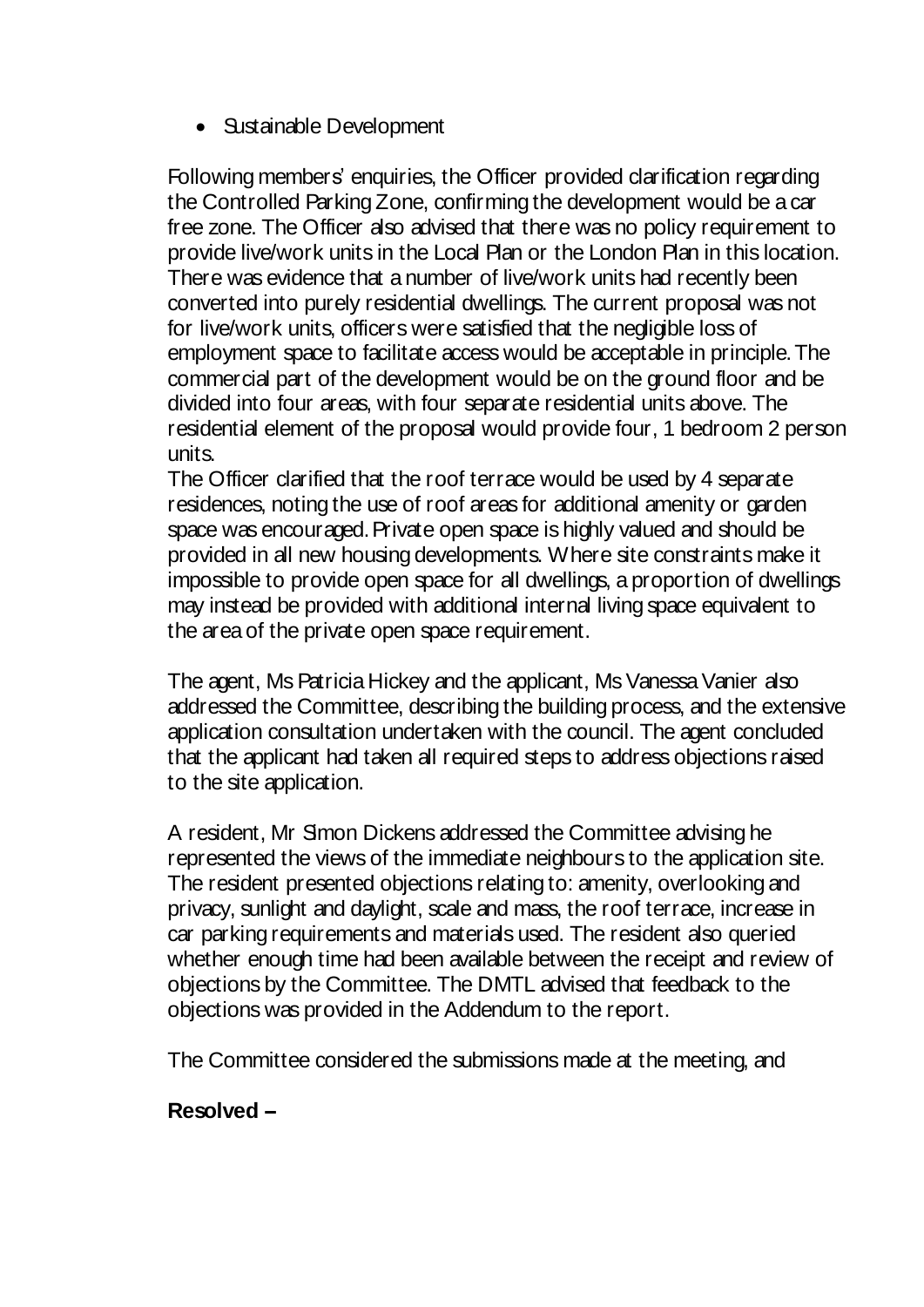That full planning permission be GRANTED for the demolition of existing building, construction of 3 storey building containing 4 commercial studio spaces (Use Class B1) on the ground floor and 4 residential units (Use Class C3) above, a roof terrace at top floor level and associated bin and cycle storage at 11 Havelock Walk, SE23.

Subject to Conditions and Informatives outlined in the report, and additional conditions outlined in the Addendum report.as follows:

- Condition 10 Stairwell Privacy Screening and
- Condition 11 Obscure Glazing Flat 1

# **5 121 Burnt Ash Road, SE12 8RA.**

The Planning Officer gave an illustrative presentation recommending the grant of full planning permission for the change of use of 121 Burnt Ash Road SE12 from Use Class A1 retail unit to Use Class D1 Dental Practice.

The committee noted the report and that the main planning considerations in relation to the application were:

- Principle of Development
- Urban Design and conservation
- Transport

Following members enquiries, the Officer confirmed that the submission indicated the intention to provide signage on the shop front, and as such an informative would be added advising the applicant that any signage that would not accord with the parameters of Class 5 of Town and Country Planning (Control of Advertisements) Regulations 2007 for advertisements on business premises would require an application for advertisement consent. The DMTL assured the Committee that a condition would be added restricting the use of the unit to medical facilities because the D1 use class is broad and contains a number of uses that would be inappropriate in this location (given the proximity to residential accommodation above).

The agent for the applicant, Pars Dental addressed the Committee, describing the proposed changes to the application site. The applicant also advised the Committee of the services and employment opportunities that would be provided to the community.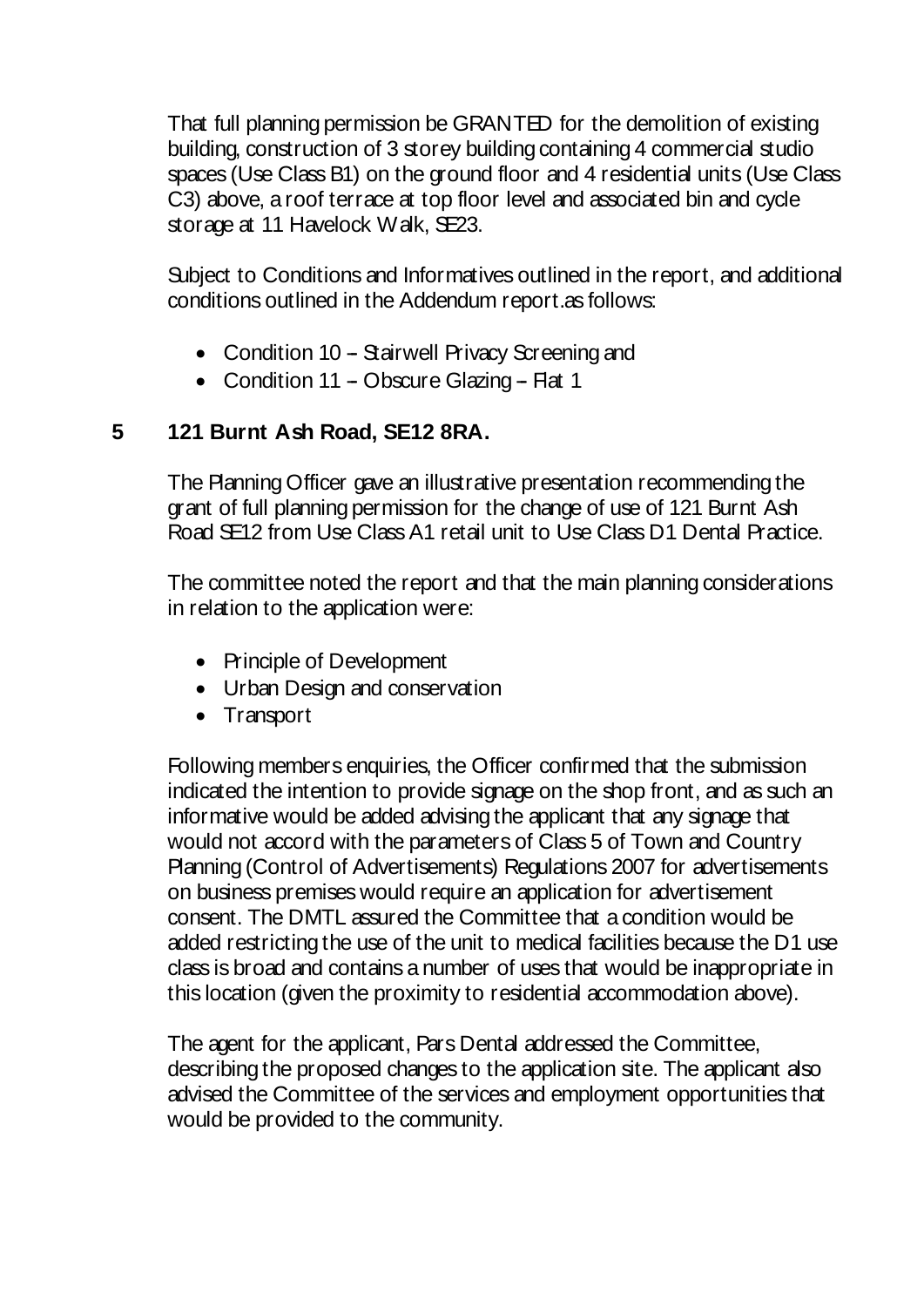The owner of the existing dental practice, Dr Raj Raajanathan addressed the Committee with objections that related to competition and parking stress.

Following the owner's address and a member enquiry, the Officer confirmed that the impact on the existing dental practice located in Lee, is not a material planning consideration given that medical facilities are not afforded policy protection from competition.

Councillor Mallory addressed the Committee representing his Ward, Lee Green speaking in favour of the application.

The Committee considered the submissions made at the meeting, and

#### **Resolved --**

That full planning permission be GRANTED for the change of use of 121 Burnt Ash Road SE12 from Use Class A1 retail unit to Use Class D1 Dental Practice to provide:

 Two treatment rooms, one x-ray room, one disabled access toilet, a reception, a decontamination room and a staff room.

Subject to Conditions and Informatives outlined in the report.

## **6 Roof level 1-49 Greystead Road, London SE23 3SE.**

The Senior Planning Officer gave an illustrative presentation recommending the grant of full planning permission for the installation of a replacement 5 metre high stub tower and 3No. antennas with a 7.5 metre high stub lattice tower on the Roof Level 1-49 Greystead Road SE23, together with 12No. antennas, the relocation of 2No. existing 0.6 metre diameter dishes to be located on the new tower, the installation of 8No. equipment cabinets located on the rooftop and ancillary development.

The committee noted the report and that the main planning considerations in relation to the application were:

- Principle of Development
- Urban Design
- Impact on Living Conditions of Neighbours

At the end of the presentation, the Chair invited questions.